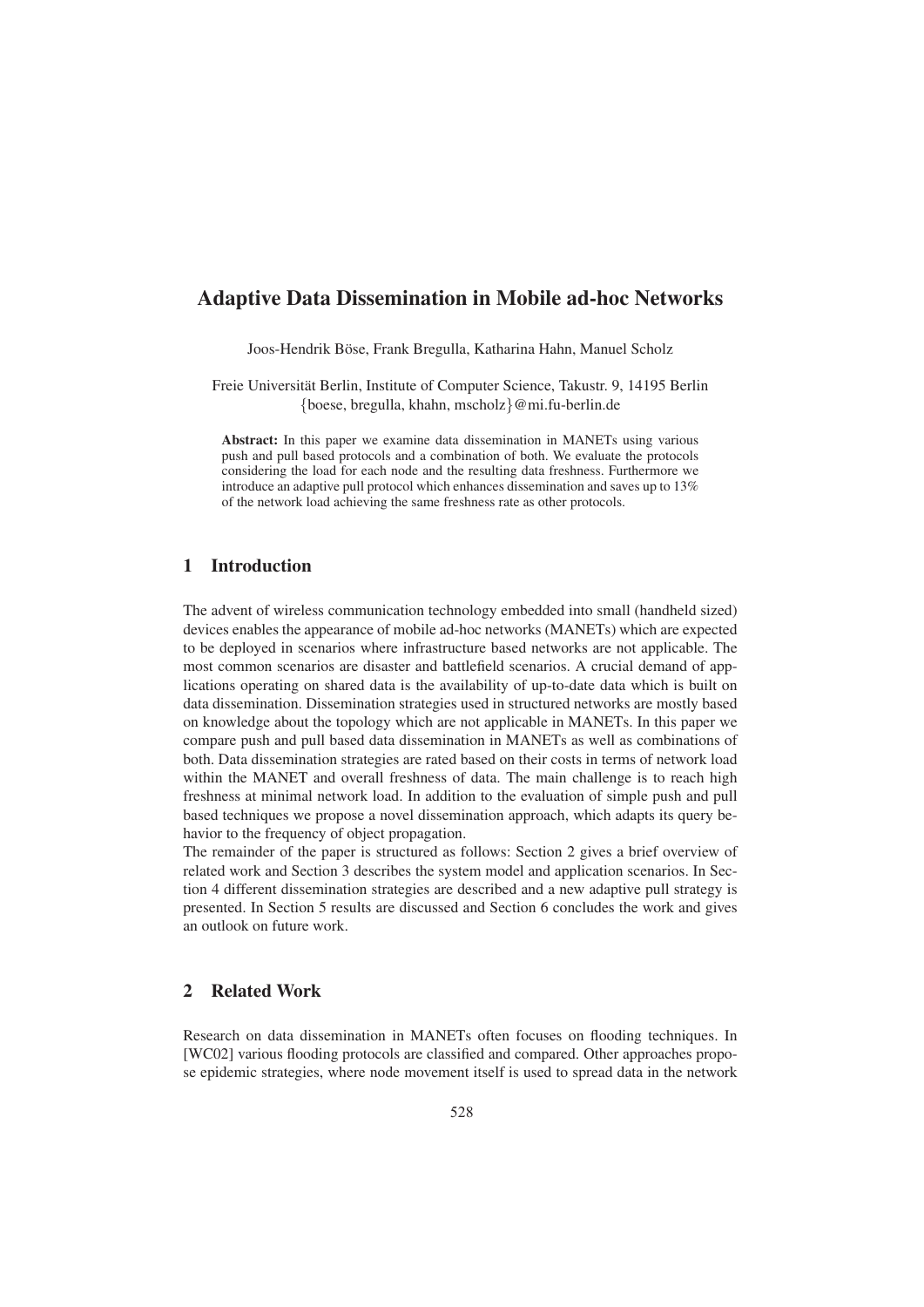[DQA04]. A system also using pull based dissemination is presented in [LW04]. But this work only considers the hit rate of caches. A system for data dissemination and prefetching in mobile environments has been proposed in [PS00]. The main focus of [PS00] is the effect of mobility and query patterns on the dissemination. In [PS01] power conservation, wireless coverage and cooperation are taken into account but the amount of data that is needed to disseminate the information is not considered. In opposite to [WC02] we will focus on pull based protocols and a combination with simple flooding. In contrast to [PS00, PS01, LW04, DQA04] we take the network load into account and focus on general dissemination instead of selective dissemination. Moreover we introduce a new adaptive pull protocol enhancing the efficiency of dissemination by reducing the network load.

#### 3 Scenario and System Model

Typical application scenarios in MANETs using data dissemination are news spreading systems. An example for such applications is the exchange of information of aides in a disaster area to coordinate relief actions. Every participating client is a rescue worker carrying a PDA like device using WLAN (IEEE 802.11) for communication. We assume that every object has a unique identifier. We also assume an isolated system i.e. we do not consider nodes leaving or entering the MANET nor are nodes turned off. Due to the characteristics of the used pull protocols this assumption does not have a strong impact on the results.

## 4 Dissemination Strategies

In this paper the main focus is on pull protocols described in this section. For push based dissemination we use a simple flooding strategy which is initiated each time when new objects have been created.<sup>1</sup>

Static Pull Protocols: The pull protocols used in the experiments of this paper are all based on the same basic synchronization protocol where the pulling client tries to synchronize itself with the pulled party. This is done by exchanging the IDs of owned objects. Static pulling mainly depends on its pull interval. When using static pulling all clients in the network use the same pull frequency which is predefined.

Adaptive Pulling: The main idea of our adaptive pulling protocol is to use status information about the dissemination progress to initiate the pull request only when new data is available. This is done by exploiting the broadcast characteristic of radio signals. The protocol acts as follows: First object IDs are sent by the pulling client and answered by its neighbors by broadcasting. The primary goal of this action is to synchronize the pulling client with one of the pulled clients. In addition dissemination information is hereby spread to all clients in transmission range. Thus every involved client and also the neighbors of the pulled clients keep track of IDs they do not own and therefore know about

<sup>&</sup>lt;sup>1</sup>To avoid continuous flooding every client only broadcasts the object when it is not known to him.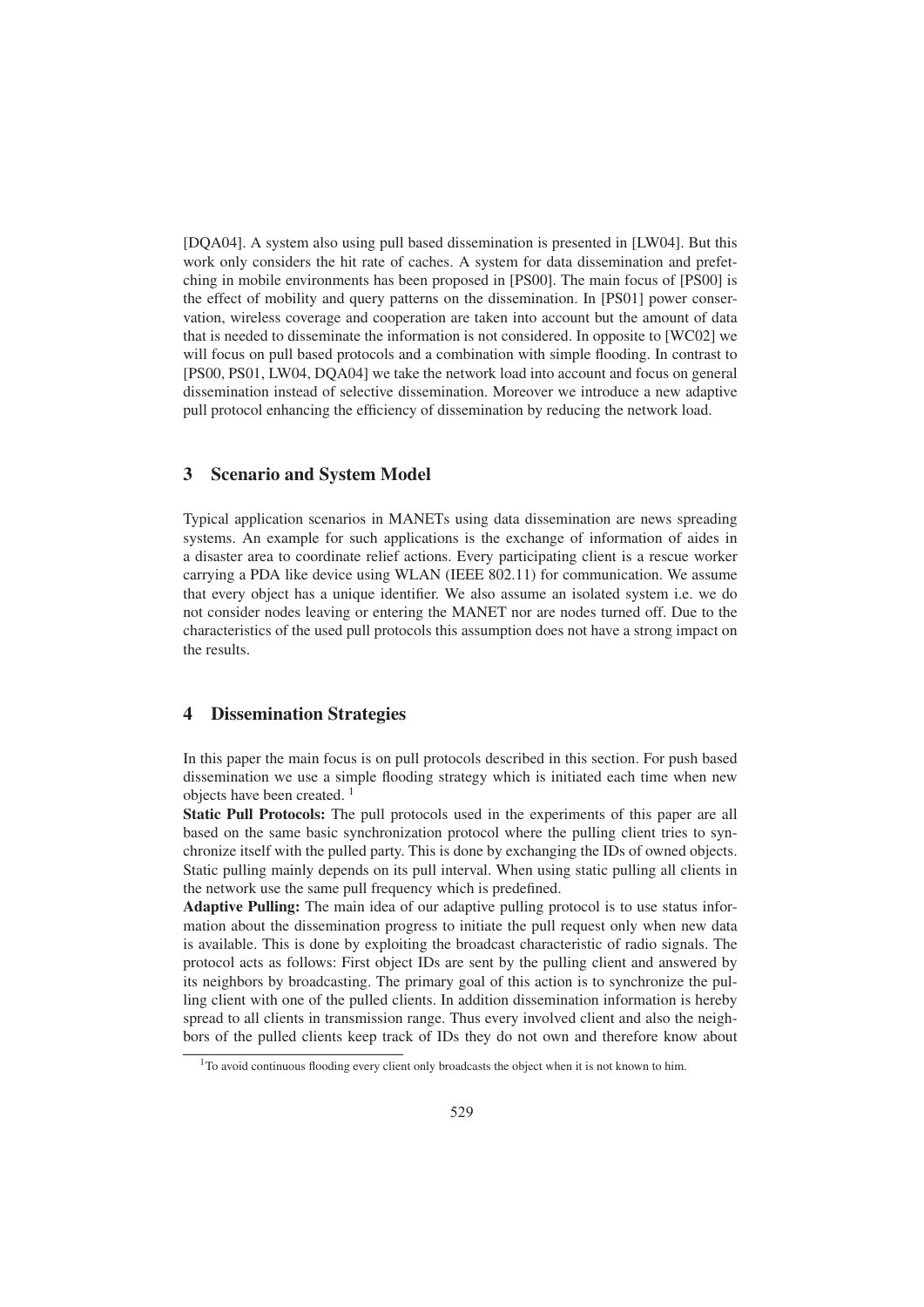missing objects. This information is used to decide when to initiate the next pull request. A node initiates a pull request whenever its number of unknown objects exceeds a given threshold value  $x$ . Higher  $x$  values result in less frequent pull requests with more objects being transferred while smaller  $x$  values result in more frequent pull requests with fewer objects being transferred. To avoid pull storms and to enhance dissemination the adaptive pulling also uses a static pull interval in case of no adaptive pull request being initiated.

# 5 Experimental Studies

In this section we describe the experimental studies and their results. For the simulations ns2 is used. The simulated network utilizes an IEEE 802.11 conform MAC protocol. In all simulations the nodes move on a  $1000m \times 1000m$  rectangular area using the random waypoint mobility model. The duration of all scenarios is one hour. We assume a transmission range of 100m, a bandwidth of  $11Mbit/s$  for all participating nodes, and an object size of 256byte. We examine a total of 12 scenarios with different numbers of nodes (50, 100, 150), different numbers of updates (100, 400), and different update distributions (uniformly, gaussian over time) to observe the impact of these parameters on the dissemination. We compare the following protocols in each of the scenarios: 1. Static pull with intervals of 30 to 360 seconds. 2. Flooding combined with static pull with intervals of 60 to 720 seconds. 3. Adaptive pull with threshold values from 0 to 8. 4. Flooding combined with adaptive pull with threshold values from 0 to 8. To evaluate the protocols we consider the following values:

Load: The data load represents the average sum of all sent and received data of each node for the duration of the experiment.

Freshness: The freshness rate indicates how fast the updates are disseminated. The total freshness is computed by averaging over the values of all single nodes. The formula is based on the concept of Cho and Garcia-Molina shown in [CGM00].

In the following we will discuss the results of 3 scenarios in detail. The results of the experiments are shown in Figure 1.

Every protocol with particular parameter values is represented as a point in the coordinate system. The load is shown on the abscissa, the freshness on the ordinate. Therefore the efficiency of protocols increases from lower right to upper left of the coordinate system. Each diagram depicts four curves representing different protocols. Each curve is formed by connecting the differently parameterized results of the same protocol. The curves including adaptive pull always consist of five different results representing the five different threshold values (0,1,2,4,8). Expectedly the protocols are always ordered according to their threshold values from upper right (threshold value 0) to lower left (threshold value 8). The single results using static pull represent the different time intervals of the protocol. Results of each protocol form a logarithmic-like curve. This is due to the fact that the synchronization process of the pull protocols produces load whether objects are exchanged or not. Thus, more frequent pull requests result in more useless synchronization attempts which produce higher load without enhancing freshness.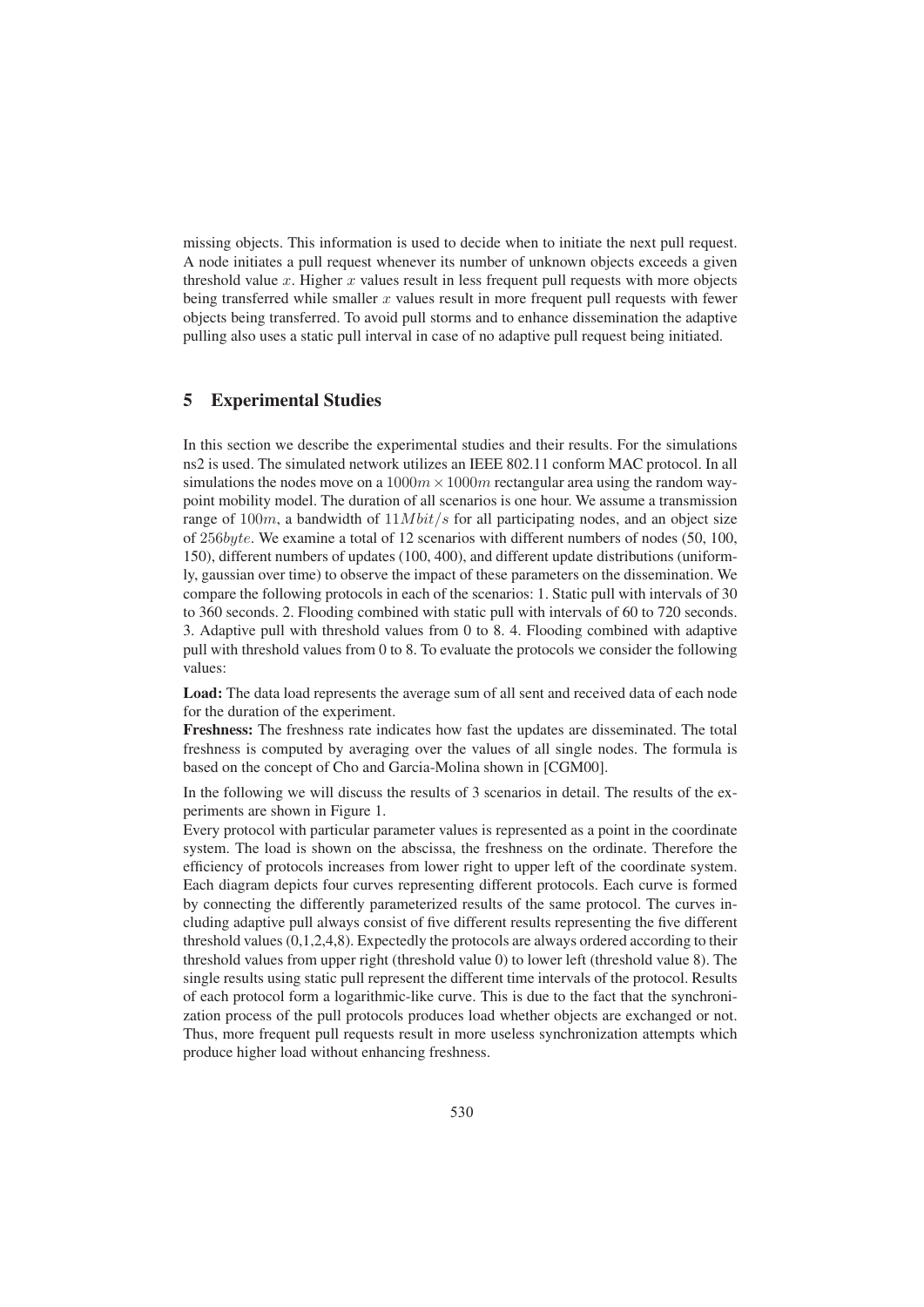Comparing static pull protocols with the combination of static pull and flooding you can see that static pull protocols are more efficient considering lower freshness values. The combination of flooding and static pull performs better considering higher freshness values. This is due to the fact, that flooding reaches nodes in the same partition very efficiently without synchronization overhead produced by pull protocols. In scenarios with a higher node density (150 nodes) you can see that the difference of freshness values is greater. This is because of the stronger influence of the flooding protocol because it benefits from a higher connectivity (i.e. larger partitions).



Abbildung 1: Simulation Results

The protocols using adaptive pull instead of static pull show the same characteristics, i.e. the combined protocols perform better considering a higher freshness level and the pull protocols perform better considering a lower freshness level. All adaptive protocols perform better than the protocols without adaptive pulling. Especially in scenarios with higher node density (150 nodes) the adaptive protocols perform well and need up to 13% less load to achieve the same freshness rate. This relies on the fact that adaptive pull protocols benefit from more nodes overhearing spread object IDs. Simulation results of scenarios with lower node densities (50 nodes) show that there is no significant benefit when using adaptive pull protocols. Adaptive protocols perform slightly better in scenarios with a higher update frequency (400 updates) because more information in the network produces more status information which results in more efficient adaptive pull requests.

The benefit of adaptive protocols in combination with flooding is lower (up to 7%) than for pull protocols. The reason is that the adaptive protocol can only enhance the dissemination for nodes not being in the partition of the initiating node. All other nodes already received